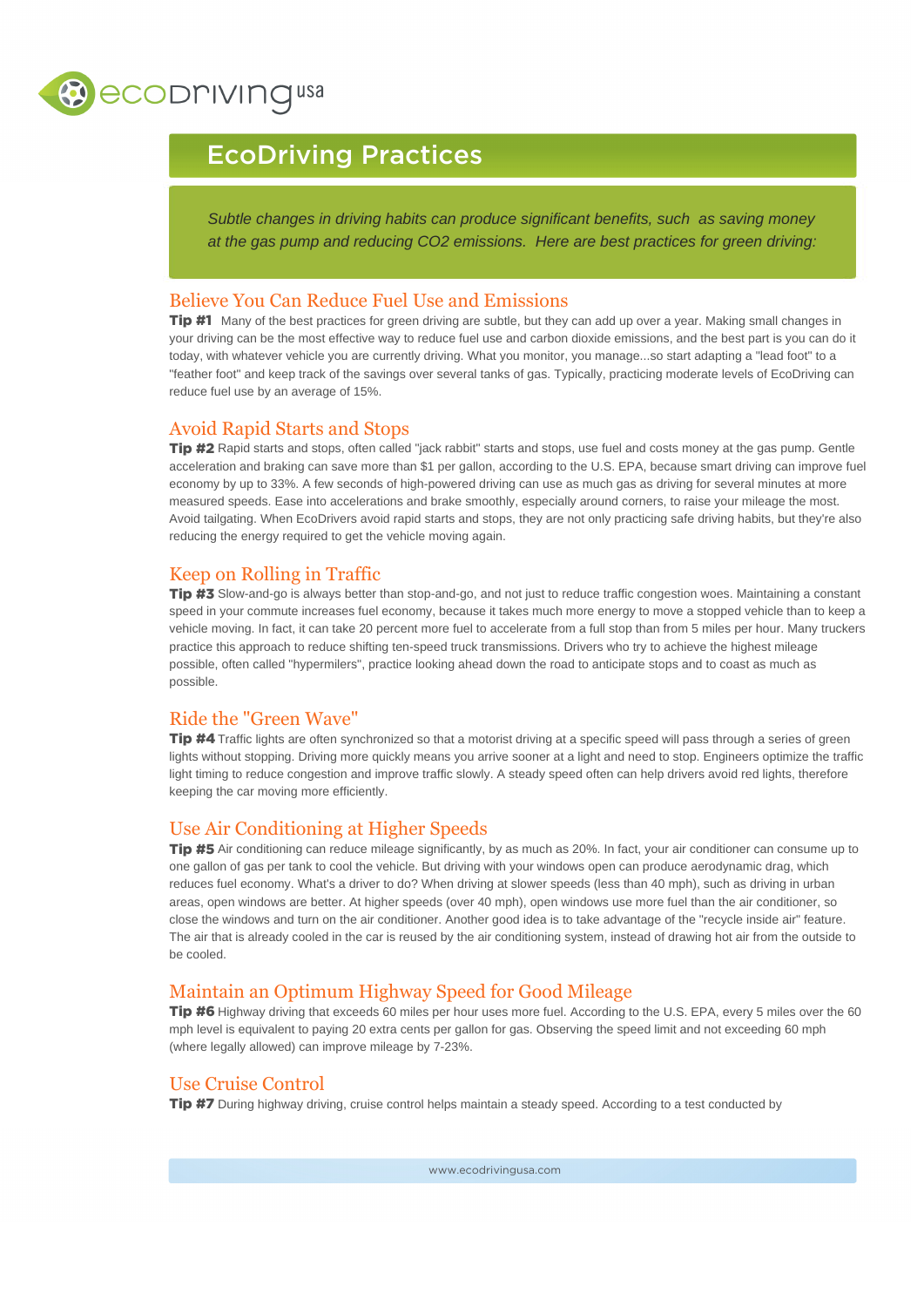

# EcoDriving Practices

[Edmunds.com](https://Edmunds.com), cruise control can provide a 7% average fuel savings, compared to driving without the device operating. These benefits come largely from driving on flat terrains, according to Edmunds. Cruise control maintains a constant vehicle speed. If you are driving on hilly roads, cruise control may cause your engine to speed up on climbing hills and slow down on the other side, reducing mileage, so use cruise control selectively. Using cruise control on 10,000 of the miles driven in a year could save you nearly \$200 and save more than 60 gallons of fuel, according to the Department of Transportation (assuming \$3 a gallon for fuel, 20 MPG, and 15,000 miles driven annually).

#### Navigate to Reduce Carbon Dioxide

Tip #8 Planning driving trips, even Saturday shopping, can help reduce fuel use and CO2 emissions. One of the easiest ways to plan trips is to purchase a navigation system to find the shortest distance to your destination. And, it can make the Saturday shopping trip more relaxing, too.

# Avoid Idling

Tip #9 Idling uses gas, but because the car is going nowhere, it translates into 0 mpg. An automobile may burn more than half a gallon of fuel for every hour spent idling, so turn your engine off for long stops. How long is long? As a rule, shutting off your engine for any stop anticipated to be longer than 30-60 seconds saves gas and reduces carbon dioxide emissions. But make safety your highest priority, and only shut off your engine in situations where you are not in traffic, such as waiting to pick up the kids or when you're making a quick drop off or pick up.

# Buy an Automated Pass for Toll Roads

Tip #10 Computers make our lives easier in many ways, including reducing fuel use. By purchasing an "E-Z" pass for a toll road or bridge, a driver avoids stopping and starting the vehicle and idling in lines. Special lanes allow drivers to maintain a cruising speed through the toll. This saves time and money at the pump.

# Use the Highest Gear Possible

Tip #11 Automobiles are designed to start in the lowest gear possible, because that's where they have the most power, however, power means fuel consumption, according to [Edmunds.com.](https://Edmunds.com) By using overdrive gearing where possible, such as on the highway, your vehicle's engine speed goes down, saving fuel and engine wear while reducing CO2 emissions.

# Drive Your Vehicle to Warm It Up

Tip #12 Today's automobile does not need a warm-up period before driving it. Even on the coldest morning, running your engine for 30 seconds is all you need before your vehicle is ready to drive, according to J.D. Power. This is enough time for the oil to circulate throughout the engine. Your vehicle will reach its optimum operating temperature much faster when you are driving, rather than idling. Today's engines are designed to run most efficiently when warmed up, so you want to warm up the vehicle by driving it. During the first few minutes of driving when an engine is cold, try to avoid sudden or severe acceleration. Also, you don't need to step on the gas pedal before starting the engine. Take advantage of a warm engine by "trip chaining", or grouping your trips together. For more information, visit<www.DriveLessSaveMore.com>.

# Keep Your Cool

Tip #13 The inside of a vehicle heats up quickly in summer sun, reaching 120 - 130 degrees Fahrenheit in just 10 minutes. That can mean more air conditioning use, and that means more fuel use. Now, keeping your cool reduces carbon dioxide emissions too. So, always roll down the windows when getting into a hot car to blow out the hot air. Try to park in the shade. And consider investing in a heat reflector or window shades to shield your vehicle's interior from the sun. Parking in your garage instead of outdoors can help keep your vehicle cooler in the summer.

# Obey your Check Engine Light

Tip #14 Today's automobiles have sophisticated onboard diagnostics (OBD) systems that continually monitor the operation of your vehicle. When the OBD alert light comes on, there is the possibility that your emissions are increased and your fuel economy is going down. An example would be if the oxygen sensor has failed and the engine controller goes to a default setting - increasing fuel consumption. Replacing a faulty oxygen sensor could result in a fuel economy improvement of as much as 40%. When the OBD light goes on, see your auto dealer for more information.